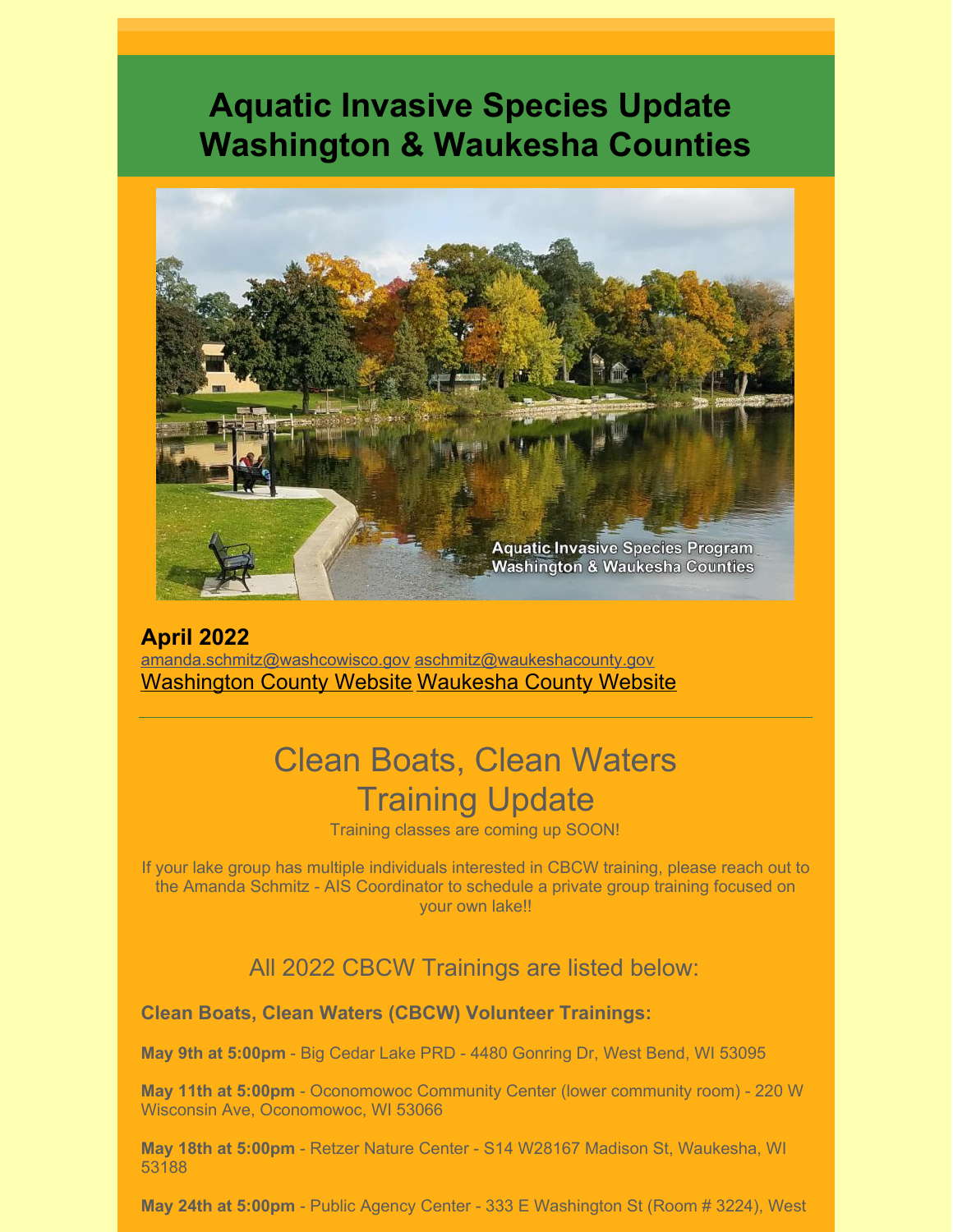## Bend, WI 53095

Please email Amanda Schmitz at **[amanda.schmitz@washcowisco.gov](mailto:amanda.schmitz@washcowisco.gov)** or [aschmitz@waukeshacounty.gov](mailto:aschmitz@waukeshacounty.gov) with training date and number of attendees to RSVP



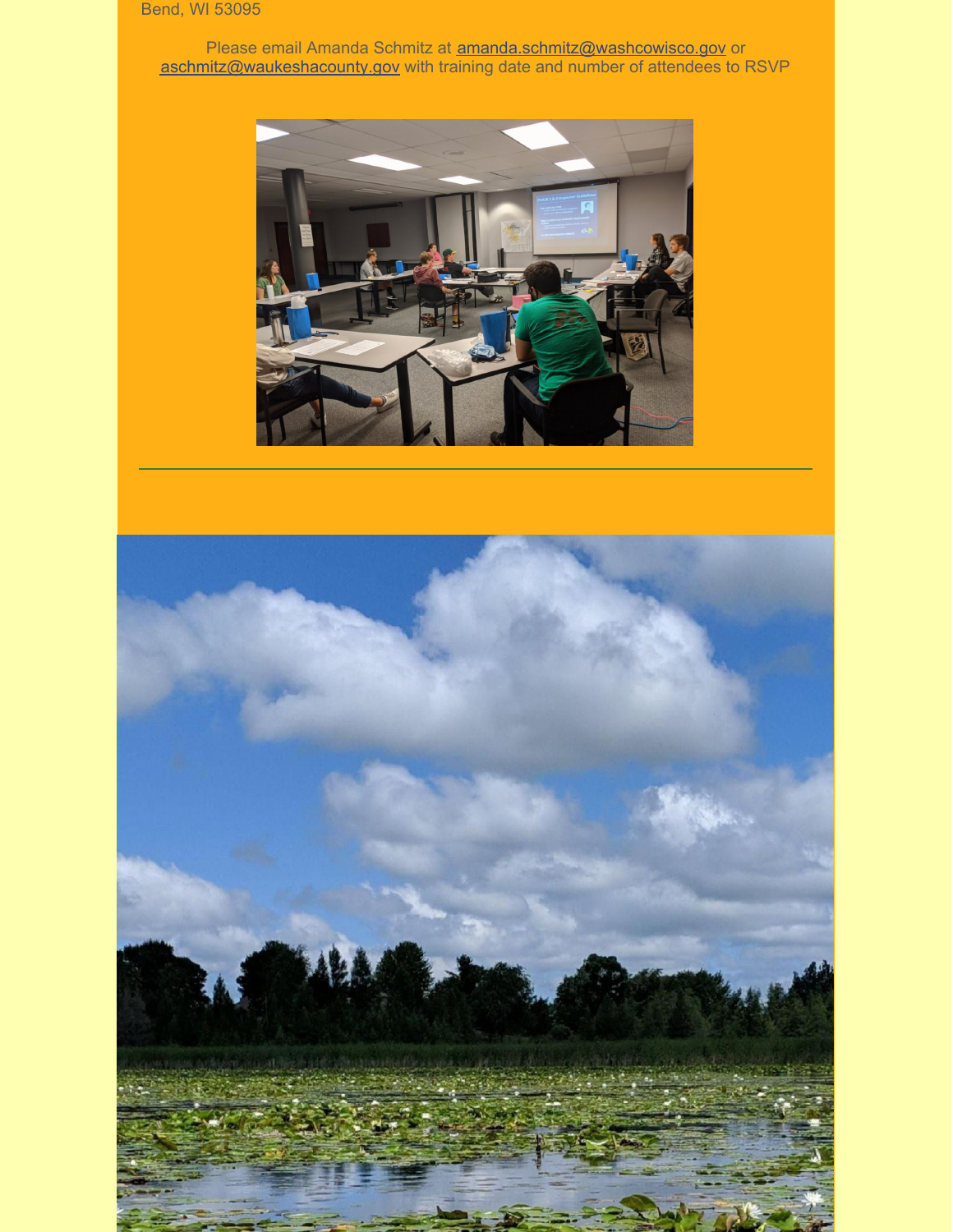

## Please Click Here to SUBSCRIBE<br>to our Newsletter

The Aquatic Invasive Species Program is <sup>a</sup> cooperative effort between Washington & Waukesha Counties, supported by grant funds from Wisconsin Department of Natural Resources and <sup>a</sup> number of generous local lake groups working to control the spread of AIS. Thank you for your support!

For more information:

Email: [amanda.schmitz@washcowisco.gov](mailto:amanda.schmitz@washcowisco.gov) [aschmitz@waukeshacounty.gov](mailto:aschmitz@waukeshacounty.gov)

Washington County